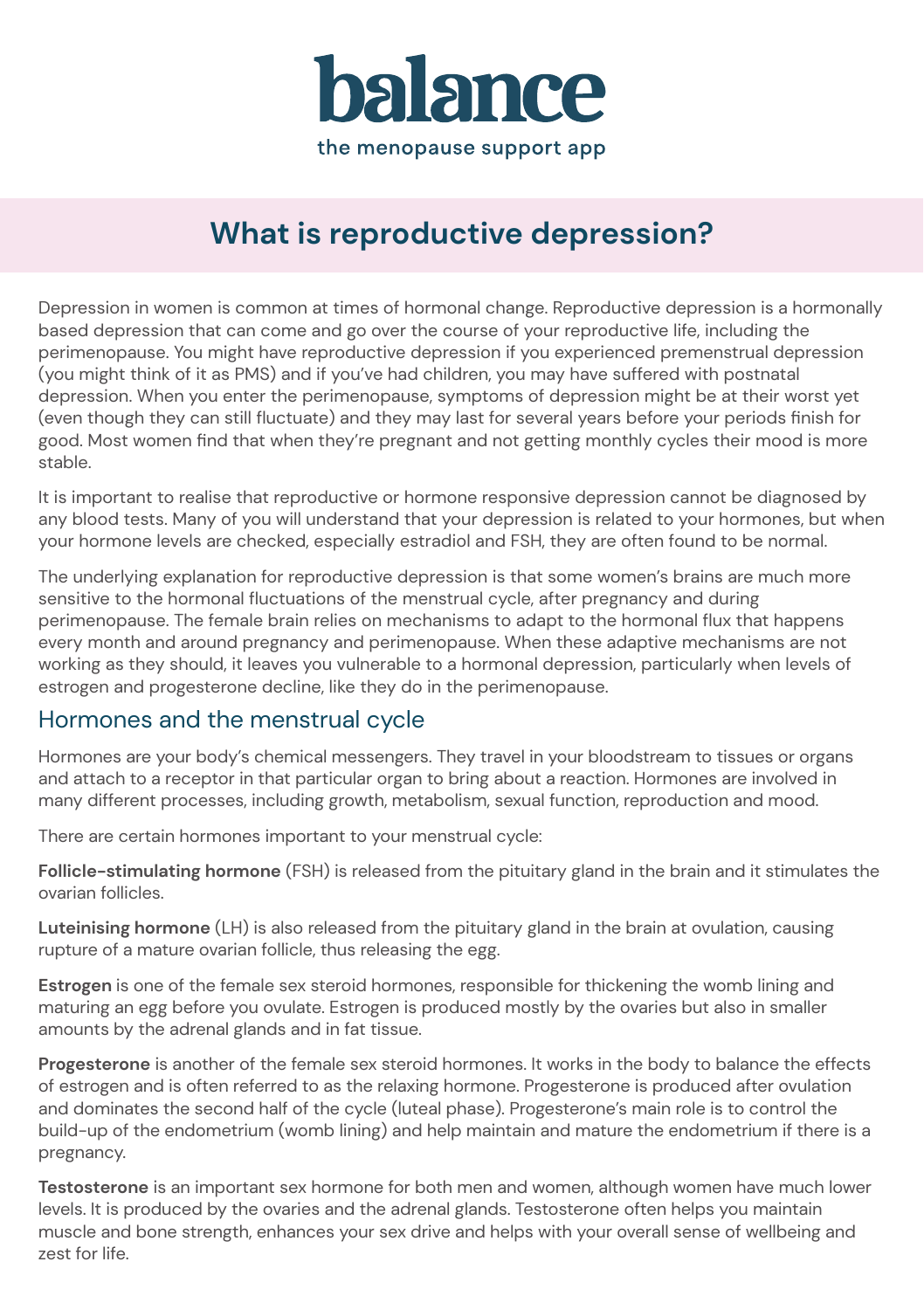

Serotonin is both a hormone and a brain neurotransmitter. It is thought to regulate mood, anxiety, emotions and sleep. Low levels of serotonin are linked to depression. A lack of estrogen may cause a fall in serotonin that contributes to symptoms of mood swings and depression.

### Premenstrual syndrome

Premenstrual syndrome, also known as PMS, is when you experience distressing symptoms in the days or weeks leading up to the start of your period. PMS encompasses a vast array of psychological symptoms such as depression, anxiety, irritability, loss of confidence and mood swings. There can also be physical symptoms such as bloating and breast tenderness.

PMS is identified when symptoms occur, and have a negative impact, during the second half of the menstrual cycle (the luteal phase). It is the timing of symptoms and how much they impact on your daily activity that supports a diagnosis of PMS, rather than merely the nature of the symptoms themselves. If you need help with your PMS, keeping a symptom diary is the most reliable way to diagnose it and discuss possible treatments. This should be done for at least two cycles as a minimum and kept as a written record (or many people use an app to log their symptoms and periods).

**Premenstrual dysphoric disorder** is an extreme version of a premenstrual disorder; there are strict criteria for diagnosing PMDD. Certain symptoms must be present, and this always includes low mood. The symptoms must occur in the luteal phase and must be severe enough to disrupt daily functioning. If you have PMDD your mood changes each month can have a serious impact on your life. Experiencing PMDD can make it difficult to work, socialise and have healthy relationships. In some cases, it can also lead to suicidal thoughts.

## Postnatal depression (PND)

PND or postnatal illness is a depression that affects 10-15% of those who have given birth, usually happening within the first year. It is a combination of both physical and mental symptoms, including low and depressed mood, anxiety, insomnia, poor concentration, lack of interest or enjoyment, low libido, fatigue and sometimes thoughts about harming yourself or the baby.

PND frequently goes unrecognised because many women regard this degree of depression and exhaustion as a normal consequence of looking after a new baby. Many individuals who are experiencing upsetting thoughts, especially those of harm, do not tell other people about this.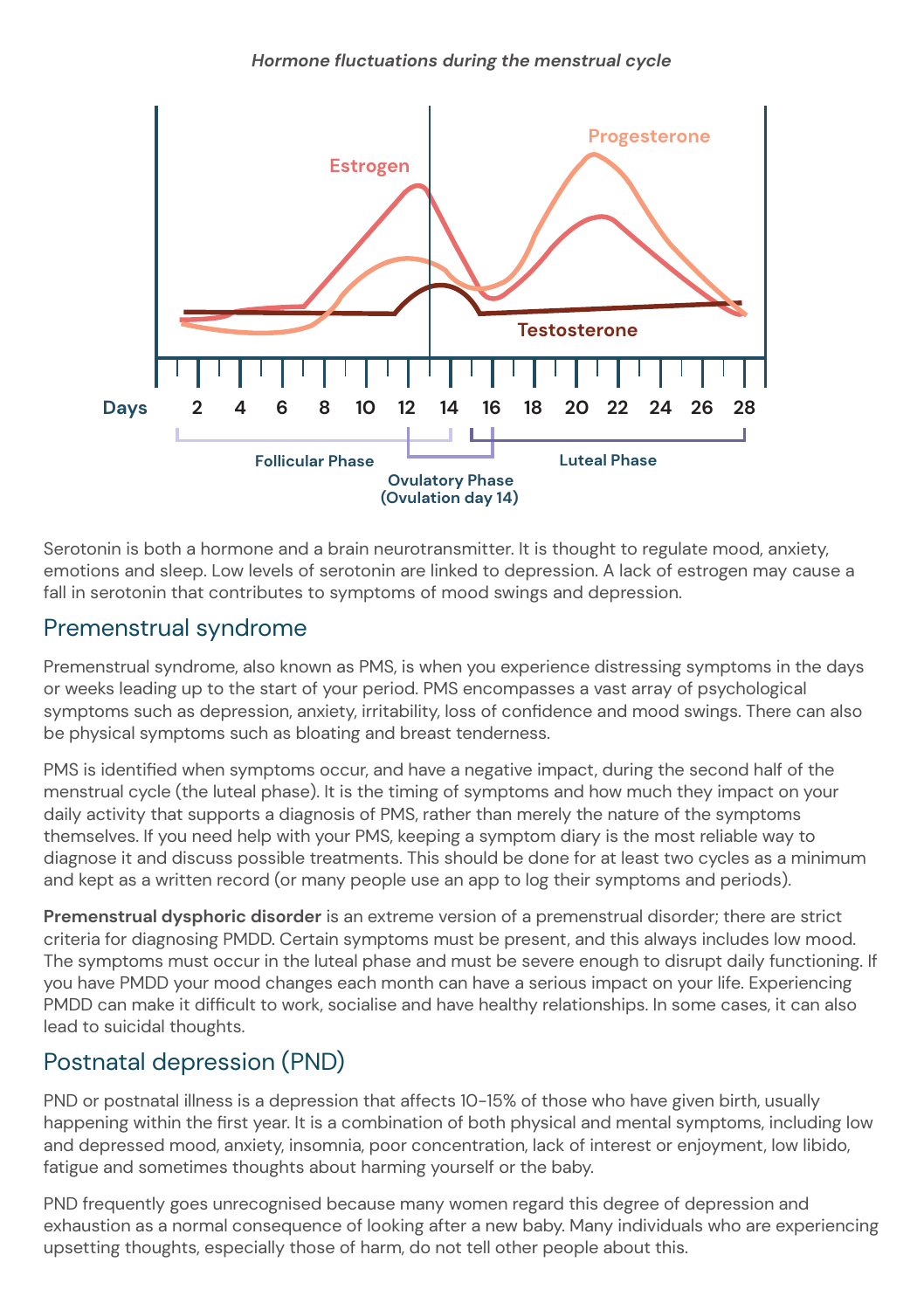It is very likely that the root cause of postnatal depression is the sudden decrease of hormones, particularly estrogen, that occurs after delivery. PND can be more severe and more prolonged in women who breastfeed as this suppresses the estrogen level further.

### Perimenopausal depression

There are many reasons why women become depressed around the time of the menopause. Frequent hot flushes and night sweats, poor sleep, headaches, joint aches and genital discomfort, often combined with work and family stresses, can all contribute to a lowering of mood. Interestingly, there is another type of depression that is not purely as a result of menopausal symptoms, and it can happen in the 3 or 4 years before periods stop. This is a depression that can occur in the absence of any other symptoms, and it is thought to be directly related to hormones changing and falling. This type of depression has been shown in studies to be responsive to treatment with estrogen.

### Helping reproductive depression with HRT

The use of moderately high doses of transdermal estrogen (that taken through the skin in a patch, gel or spray) is often recommended to suppress ovulation in women with PMS, postnatal depression and depression in the perimenopause. Common doses for these types of depression would be 200mcg patches (twice weekly), or 4mg daily of estrogen gel. This approach often balances out the profoundly fluctuating estrogen levels to help stabilise your body's reaction to the hormones and lessen symptoms.

HRT should be considered the first-choice treatment for reproductive depression, including **pre**menopausal women with depression. This estrogen treatment usually needs to be given alongside a progesterone treatment, that is usually taken for 2 weeks out of every month, and this pattern will trigger a monthly bleeding cycle for you. The progesterone is to help keep your womb lining thin and healthy. (An alternative way of having the progesterone hormone is to have a Mirena coil fitted, if you have not had a hysterectomy). You may also be offered the hormone testosterone, and this can often further improve your mood, energy levels and libido.

In severe cases of a reproductive depression, the use of GnRH analogues are sometimes used. This is a hormone medication that 'switches off' the ovaries altogether, usually given with 'add back' HRT to prevent the associated risks from a lack of hormones and improve your future health. This medication tends to only be recommended when other treatments have been unsuccessful, and it may then lead onto discussions of possible surgery to remove both ovaries (known as bilateral salpingooophorectomy or BSO) and/or your womb (a hysterectomy). HRT is usually used after these types of surgery as your body will no longer produce the estrogen, and often also testosterone, that you need.

### Other forms of help

Even though the illness is hormonal in origin, you may still be prescribed psychiatric medication. Antidepressants can be immensely helpful and are often prescribed for hormonal depression, particularly if HRT alone is not bringing the desired effects. Antidepressants can be taken alongside HRT.

Other treatments including the following lifestyle changes:

#### **Diet**

Eating regular meals with healthy whole foods can help to balance blood sugar levels and avoid dips (hypoglycaemia) which may exacerbate your symptoms. Try and include plenty of vegetables, fruits and legumes to provide fibre into your diet as well as vitamins and minerals, such as magnesium, calcium and B vitamins, and omega 3's from oily fish (or algae sources or supplements if you're a vegetarian/vegan). Try and cut down, or cut out, caffeine and alcohol as these can also make symptoms worse in the long run.

#### **Exercise**

Exercise helps to improve your mood by boosting endorphins which help combat low mood and irritability. This can be both aerobic exercise in the form of walking, running, swimming and cycling or more low impact and restorative exercise such as yoga and Pilates. Exercise also helps maintain your